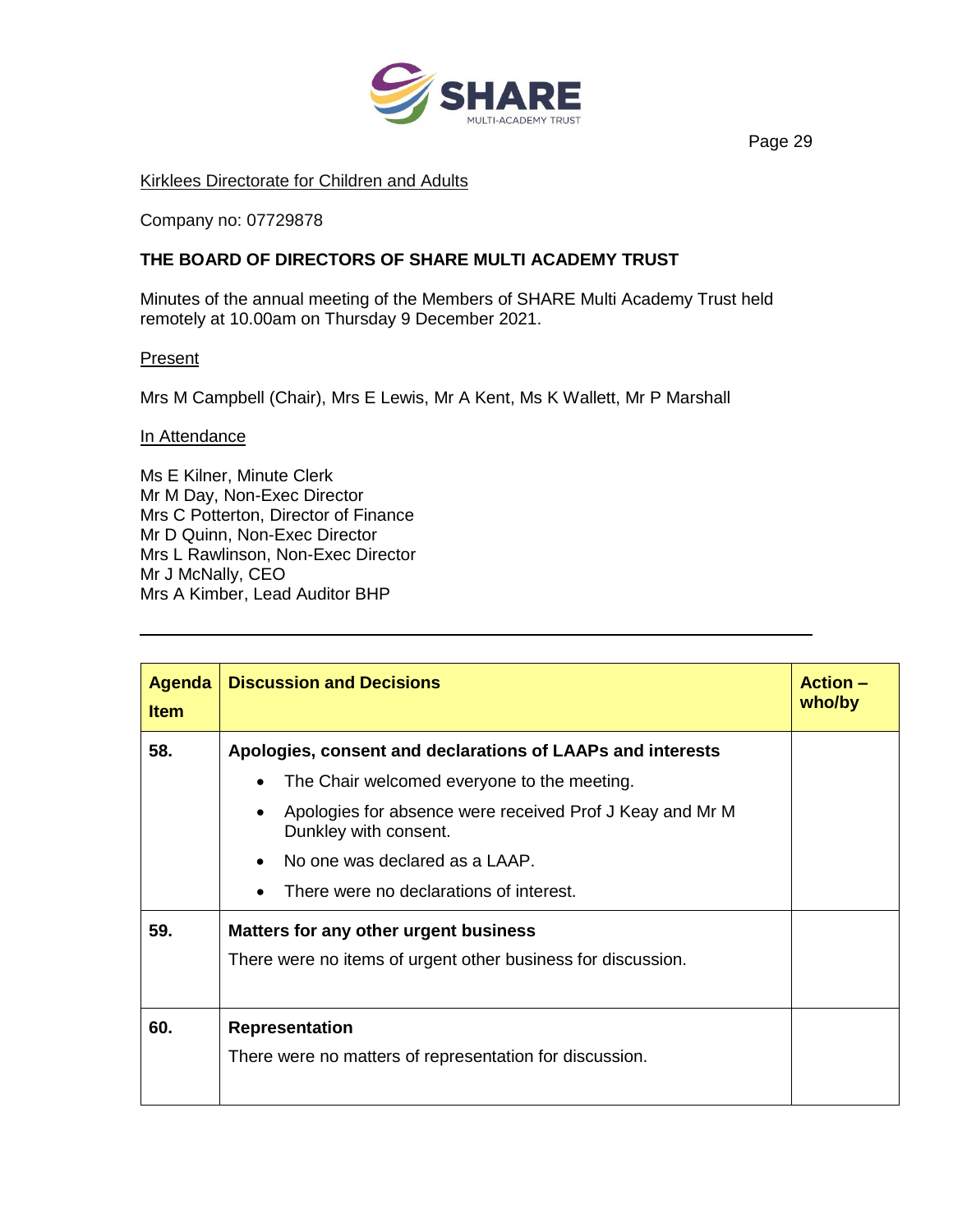

| <b>Agenda</b><br><b>Item</b> | <b>Discussion and Decisions</b>                                                                                                                                                                                                                                                                                                                                               | <b>Action -</b><br>who/by |
|------------------------------|-------------------------------------------------------------------------------------------------------------------------------------------------------------------------------------------------------------------------------------------------------------------------------------------------------------------------------------------------------------------------------|---------------------------|
| 61.                          | <b>Election of Chair and Vice Chair.</b>                                                                                                                                                                                                                                                                                                                                      |                           |
|                              | RESOLVED: That Mrs M Campbell be elected Chair of the meeting of<br>members for a term of 1 year.                                                                                                                                                                                                                                                                             |                           |
|                              | <b>RESOLVED:</b> That Mrs E Lewis be elected Vice Chair of the meeting of<br>members for a term of 1 year.                                                                                                                                                                                                                                                                    |                           |
| 62.                          | Approval of the minutes of the AGM held on 10 December 2020 and<br>any matters arising from the minutes                                                                                                                                                                                                                                                                       |                           |
|                              | <b>RESOLVED:</b> That the minutes of the meeting held on 10 December<br>2020 be approved and can be signed by the chair as a<br>correct record of the meeting.                                                                                                                                                                                                                |                           |
|                              | There were no matters arising.                                                                                                                                                                                                                                                                                                                                                |                           |
| 63.                          | Annual Report and Financial Statements year ending 31 August<br>2021                                                                                                                                                                                                                                                                                                          |                           |
|                              | Copies of the Annual Report and Financial Statements for year ending<br>31 August 2021 had been circulated before the meeting.                                                                                                                                                                                                                                                |                           |
|                              | Mrs L Kendrew gave apologies as she was unable to attend the meeting.                                                                                                                                                                                                                                                                                                         |                           |
|                              | The Chair noted that the A&RA Committee had reviewed the Annual<br>Report and Financial Statements year ending 31 August 2021 in detail at<br>the meeting on 29 November 2021.                                                                                                                                                                                                |                           |
|                              | Mrs A Kimber updated the meeting. Reports were shared on screen.                                                                                                                                                                                                                                                                                                              |                           |
|                              | (a) Audit Findings Report                                                                                                                                                                                                                                                                                                                                                     |                           |
|                              | The Audit Findings Report was summarised including areas below.<br>It was noted that this report can be shared with the ESFA but<br>otherwise should not be shared without permission.<br>The Director of Finance and team were thanked for all their help<br>with the process.<br><b>Audit Summary</b><br><b>Identified Audit Risks</b><br><b>Significant Audit Findings</b> |                           |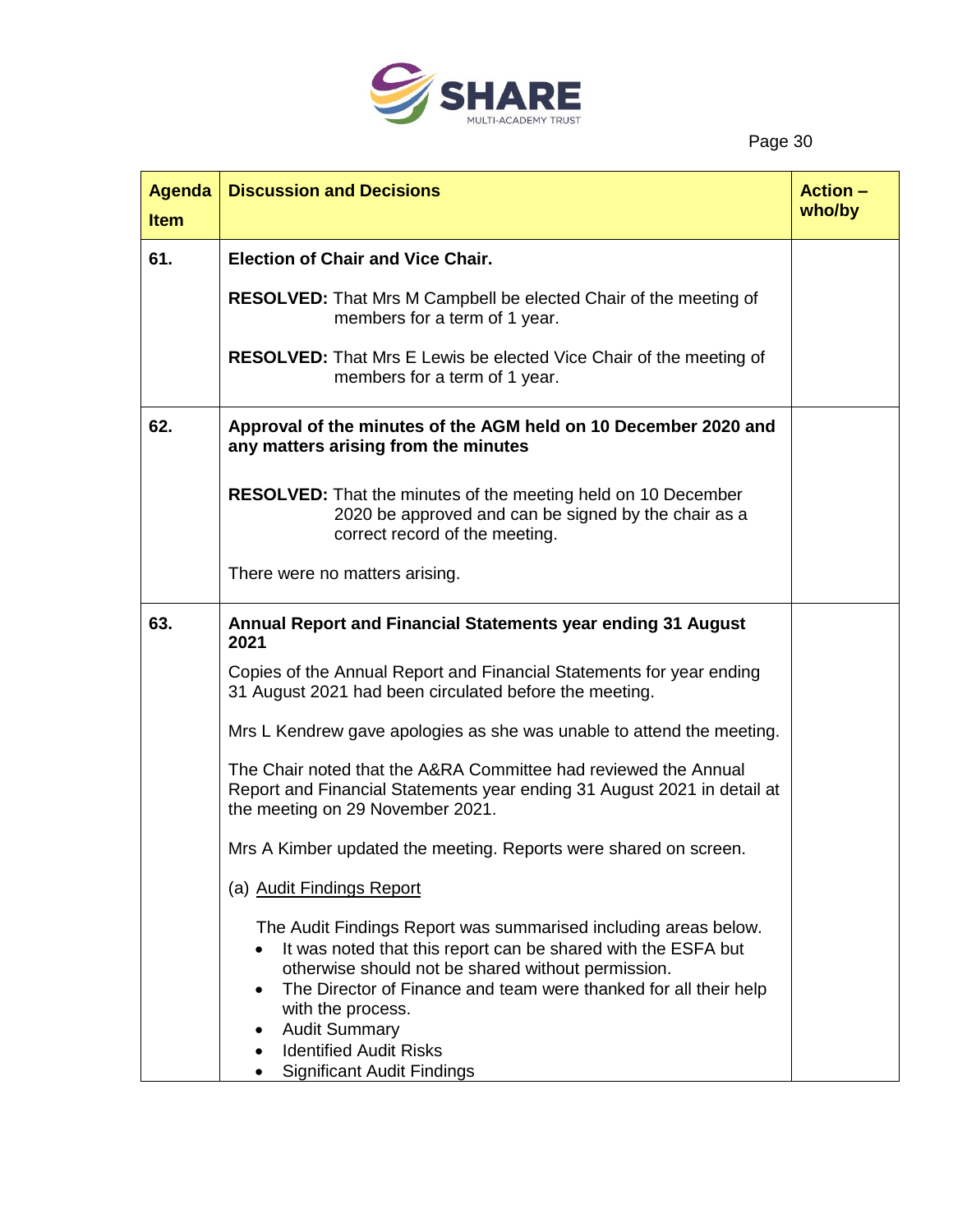

| <b>Agenda</b> | <b>Discussion and Decisions</b>                                                                                                                                                                                                                                                                                                                                                           | <b>Action -</b> |
|---------------|-------------------------------------------------------------------------------------------------------------------------------------------------------------------------------------------------------------------------------------------------------------------------------------------------------------------------------------------------------------------------------------------|-----------------|
| <b>Item</b>   |                                                                                                                                                                                                                                                                                                                                                                                           | who/by          |
|               | A Prior Year Adjustment was required in relation to deferred<br>$\qquad \qquad \blacksquare$<br>income.<br><b>Regularity Assurance Audit Findings</b><br><b>Surplus Reconciliation</b><br>Unadjusted misstatements<br>$\bullet$<br>Qualitative aspects of accounting practice and financial reporting<br>$\bullet$<br>Outstanding items<br>$\bullet$<br>Keeping you informed<br>$\bullet$ |                 |
|               | The Director of Finance thanked BHP. The Audit process was very<br>robust and provides Quality Assurance for the work of the Finance<br>Team.                                                                                                                                                                                                                                             |                 |
|               | (b) Data Analytics Report                                                                                                                                                                                                                                                                                                                                                                 |                 |
|               | The Data Analytics Report was summarised including the areas<br>below.<br>Metrics on your data<br><b>Overall Impact Analysis</b><br>$\bullet$<br><b>Blank Description - Overview</b><br>$\bullet$<br>Keywords - Overview<br>$\bullet$<br>Post Year End - Overview<br>Back data - Overview                                                                                                 |                 |
|               | The Director of Finance confirmed that a review of the metrics and<br>transactions will be performed and a report will be considered at the<br>next A&RA Committee.                                                                                                                                                                                                                       |                 |
|               | (c) Annual Report and Financial Statements year ending 31 August 2021                                                                                                                                                                                                                                                                                                                     |                 |
|               | The Annual Report and Financial Statements for year ending 31<br>August 2021 were summarised including the areas below.<br>Statement of Regularity, Propriety and Compliance<br>The CEO noted that he was happy to sign.<br>Statement of Trustees Responsibilities - The Chair will sign on<br>behalf of the Directors.                                                                   |                 |
|               | Independent Auditors Report of the Financial Statements to the<br>Members of the Share Multi Academy Trust                                                                                                                                                                                                                                                                                |                 |
|               | <b>Statement of Financial Activities</b><br>$\bullet$<br>Income is consistent with the prior year.<br>The Movement in Actuarial Loss is significant but less than<br>the Prior Year.                                                                                                                                                                                                      |                 |
|               | <b>Balance Sheet</b>                                                                                                                                                                                                                                                                                                                                                                      |                 |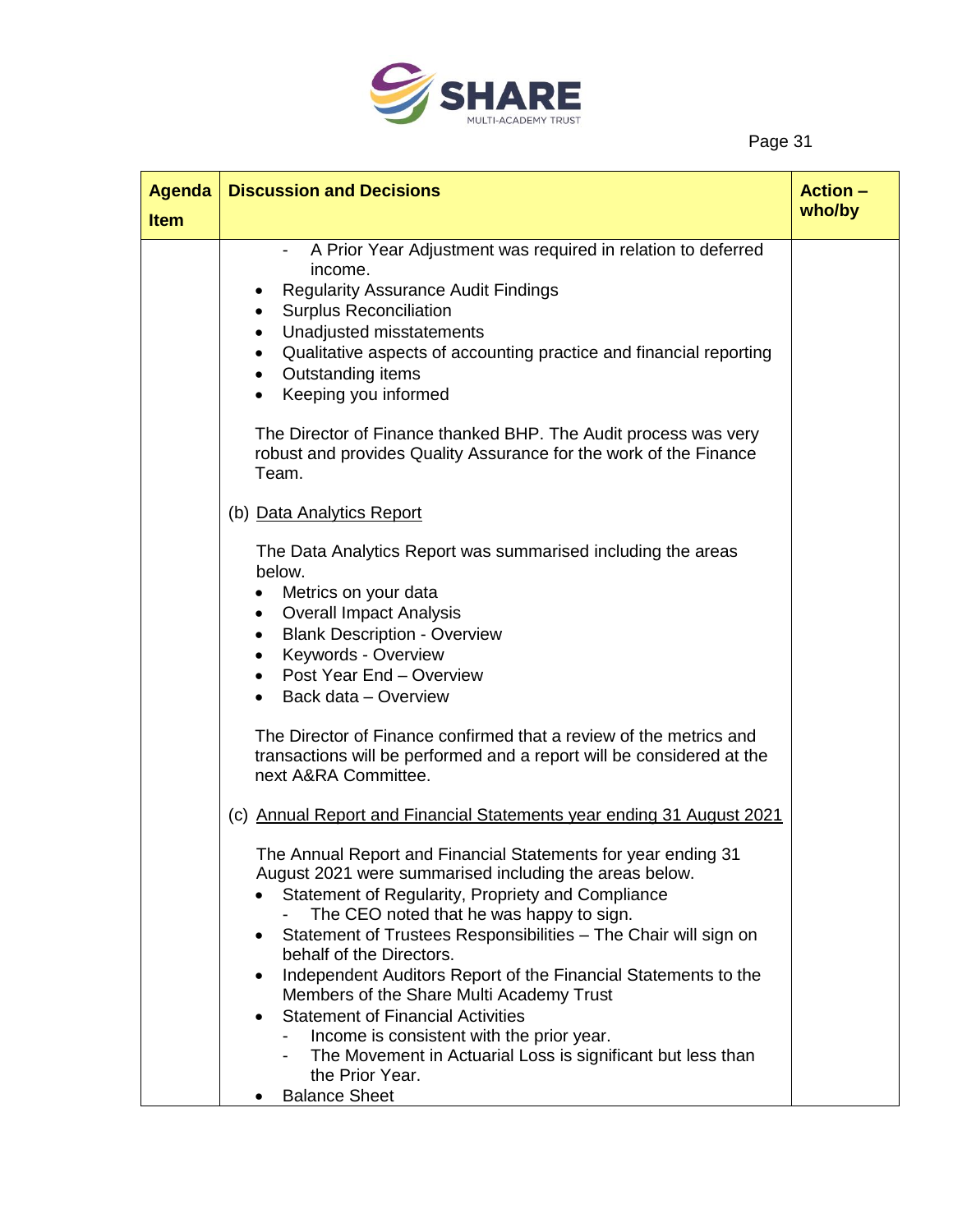

| <b>Agenda</b> | <b>Discussion and Decisions</b>                                                                                                                                                                                                                                                                                                                                                                                                                                                                                                                                                                                                                                                 | <b>Action –</b> |
|---------------|---------------------------------------------------------------------------------------------------------------------------------------------------------------------------------------------------------------------------------------------------------------------------------------------------------------------------------------------------------------------------------------------------------------------------------------------------------------------------------------------------------------------------------------------------------------------------------------------------------------------------------------------------------------------------------|-----------------|
| <b>Item</b>   |                                                                                                                                                                                                                                                                                                                                                                                                                                                                                                                                                                                                                                                                                 | who/by          |
|               | The Balance Sheet is comparable to prior year.<br>$\overline{\phantom{a}}$<br>The Bank Balance has increased due to unspent Capital<br>Funding at the year end.<br>The defined benefit pension scheme liability has increased<br>and is significant. It should be noted that this liability is<br>underwritten by the government.<br><b>Statement of Cash Flows</b><br>The Trust is in a strong financial position with £4.8m of Free<br>Reserves.<br>The deficits at some schools have been noted and plans are<br>in place to resolve the deficit position.<br>A number of typos in the documents were noted.<br>Q. Why was depreciation not significant in the prior year on |                 |
|               | page 47.<br>A. This is a classification issue and does not warrant an adjustment.<br><b>ACTION:</b> Mrs A Kimber to correct the typos identified.<br><b>RESOLVED:</b> That the Annual Report and Financial Statements year<br>ended 31 August 2021 be approved and signed subject<br>to agreed amendments.                                                                                                                                                                                                                                                                                                                                                                      |                 |
| 64.           | <b>Appointment of auditors</b>                                                                                                                                                                                                                                                                                                                                                                                                                                                                                                                                                                                                                                                  |                 |
|               | <b>RESOLVED:</b> That BHP be reappointed as Auditors for another financial<br>year.                                                                                                                                                                                                                                                                                                                                                                                                                                                                                                                                                                                             |                 |
| 65.           | <b>Final accounts for submission</b>                                                                                                                                                                                                                                                                                                                                                                                                                                                                                                                                                                                                                                            |                 |
|               | It was confirmed that the final accounts would be submitted to the ESFA<br>(Education and Skills Funding Agency) before 31 December 2021 and<br>will be published on the school website.                                                                                                                                                                                                                                                                                                                                                                                                                                                                                        |                 |
|               | The sign off process will be done electronically.                                                                                                                                                                                                                                                                                                                                                                                                                                                                                                                                                                                                                               |                 |
|               | Mrs A Kimber summarised the sign off process.<br>An Adobe request will be sent to all signatories after this meeting.<br>$\bullet$<br>The Director of Finance will be asked to confirm to the Auditors that<br>$\bullet$<br>no events have taken place that the Auditors need to be aware of.<br>The Auditors will then be able to sign the Audit Report.<br>٠<br>The signed copy of the Annual Report and Financial Statements for<br>$\bullet$<br>year ending 31 August 2021 can then be sent to the Director of<br>Finance.                                                                                                                                                  |                 |